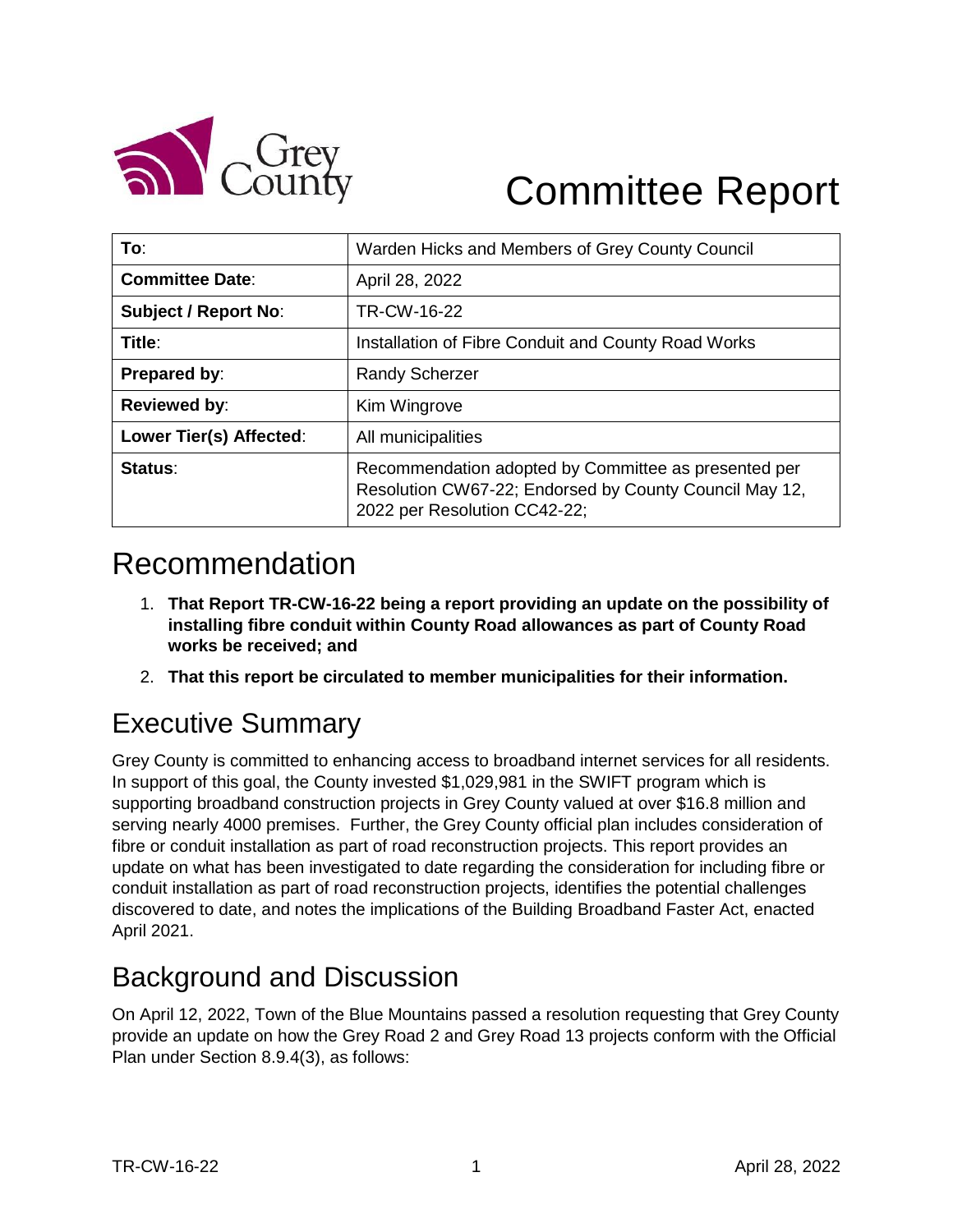*"When reconstructing County roads or the CP Rail Trail, the County will consider installing fibre or conduit for future fibre to connect with the overall fibre network. Local municipalities are also encouraged to install fibre or conduit when reconstructing roads. The County in consultation with local municipalities, telecommunication providers, and SWIFT will develop a fibre/conduit specification for the installation of fibre and conduit. An ownership model will also be developed in consultation with SWIFT."*

#### Current Conduit Considerations

The concept of creating and adopting a single standard for fibre conduit was abandoned several years ago by SWIFT. In consultation with internet services providers, who each have their own preferences and varying levels of willingness to share infrastructure, the idea was deemed impractical. In addition to individual preferences, conduit needs to conform to certain standards and be certified by an engineer.

From a Grey County specific perspective, Transportation Services has determined that the ideal location for fibre conduit is at the edge of the road right-of-way, as close to the property line as possible. The Grey Road 13 project and majority of Grey Road 2 project are both "pulverize and pave" projects that will not include excavation in the right-of-way except for the replacement of culverts, storm sewers etc.

County staff and Town of the Blue Mountains staff have discussed the installation of conduit at key crossings as part of the Grey Road 2 and 13 projects (e.g. intersections where future boring under the roadway may be challenging or as part of planned culvert replacements) and after further investigations, County staff identified the potential to install conduit at two of the culvert crossings. Town staff noted they have been working on a conduit specification that they can share and therefore once the specification is received Grey County can work with the contractor to incorporate this into the key crossings. All other conduit/fibre would be installed outside of the travelled portion at the expense of the telecommunication providers (i.e., outside of the area under construction) and this can be done after the road construction project is completed.

Further, implementing a conduit standard that is not widely agreed on by providers, or which could not be used simultaneously by a number of providers or is done at County cost, could be considered bonusing under the Municipal Act, 2001 since providers who could not use the conduit may perceive that their competitors who can save money or time by using the conduits have been granted an advantage which is unavailable to them. In the Grey Road 2 and 13 projects, completing conduit placement along the right of way during the construction, if a standard could be agreed upon, would not result in savings for telecommunications providers when the work is being done on a cost recovery basis.

County staff did do some initial research to see if other municipalities are currently doing this practice, and if so, determine if any standards and specifications have been developed to install fibre or conduit. Based on this research, the County is not aware of a municipality that has developed a consistent process and ownership model for installing conduit for fibre as part of road construction works which is likely because of the challenges noted previously (i.e., no consistent conduit specification that telecommunication providers use, varying willingness to share conduit, etc.).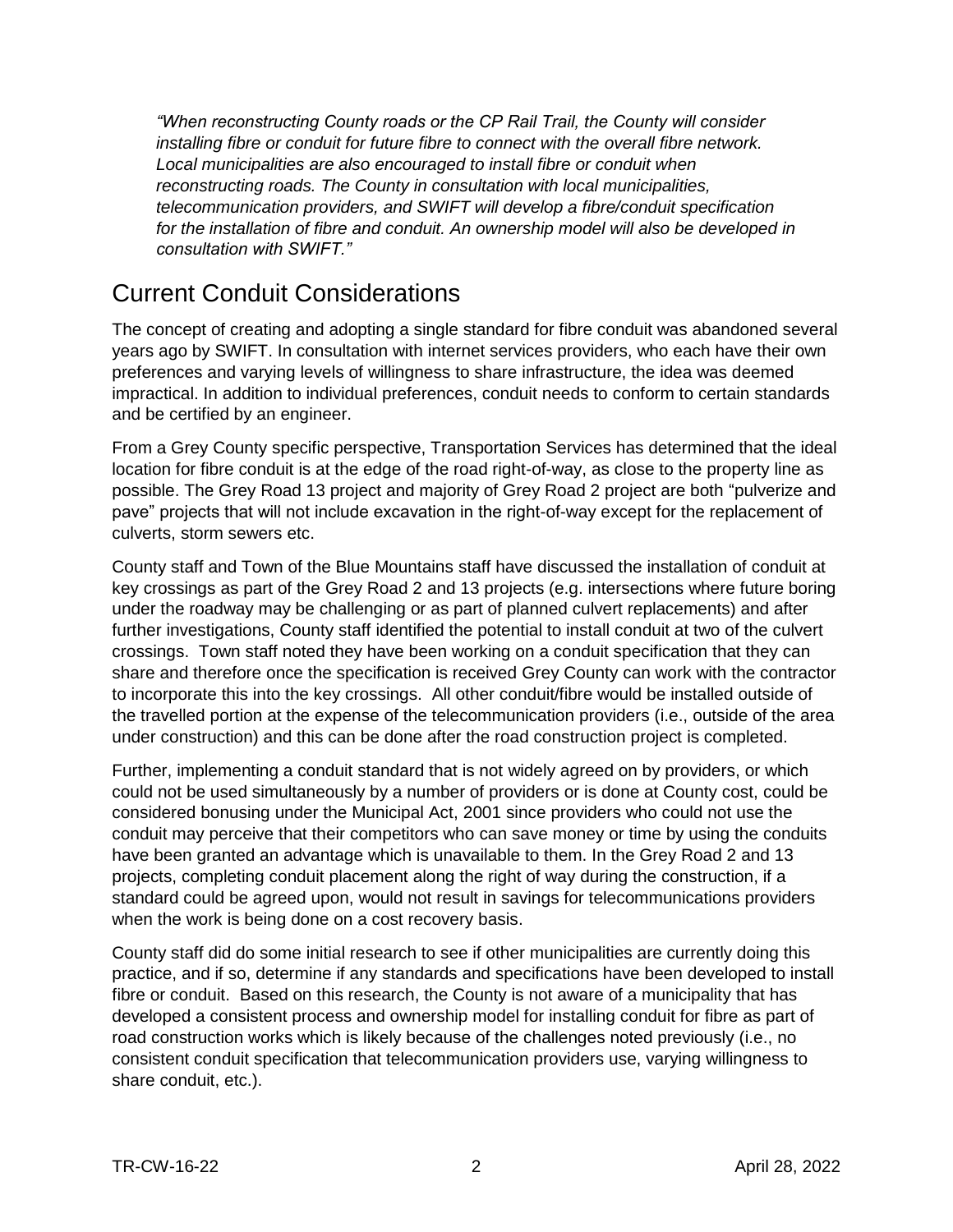#### Building Broadband Faster Act

In April 2021, the Government of Ontario enacted the *Building Broadband Faster Act, 2021* (BBFA) along with amendments to the *Ontario Energy Board Act* through the passage of the *Supporting Broadband and Infrastructure Expansion Act, 202*1 (SBIEA). On November 30, 2021, the Ministry of Infrastructure and Infrastructure Ontario issued the **Building Broadband Faster Act Guideline (Guideline)**, and **two BBFA regulations ("Prescribed Loss or Expense" and "Designated Broadband Projects"),** effective as of that date.

The Guideline and regulations support a new, standardized, more coordinated process and sets out the collaboration expected of all partners, including municipalities, to reduce barriers and expedite deployment of broadband infrastructure. The stated goal of the nearly \$4B program is to connect every region of Ontario to reliable, high-speed internet by the end of 2025.

#### What has Grey Been Doing?

Prior to the BBFA being enacted, Grey County had entered into Municipal Access Agreements with internet service providers to facilitate their fibre projects. These agreements prequalify the internet provider for certain aspects of fibre projects and include certifying that they have the appropriate insurance coverage in place.

The County has placed conduit in intersections in urban cross sections when road work was being completed. This avoids having to do new excavation or directional boring at the time a fibre project is moving forward. The County have not been doing any conduit installation on our rural contracts for the reasons stated above.

# Legal and Legislated Requirements

Section 106 of the Municipal Act, 2001 prohibits a municipality from "*directly or indirectly assisting any manufacturing business or other industrial or commercial enterprise through the granting of bonuses for that purpose*".

The Building Broadband Faster Act, 2021 provides a designated government minister with the authority to order that municipalities make municipal infrastructure available to support the deployment of broadband projects designated by regulation; a similar order may also compel municipalities to permit their infrastructure to be modified.

The County has the authority under various sections of the Municipal Act, 2001 to regulate the use of its roads and their rights-of-way. This is subject to the municipality's general legal duty to act fairly with all persons and entities.

# Financial and Resource Implications

None with this report.

# Relevant Consultation

 $\boxtimes$  Internal – Planning Services, Transportation Services, Legal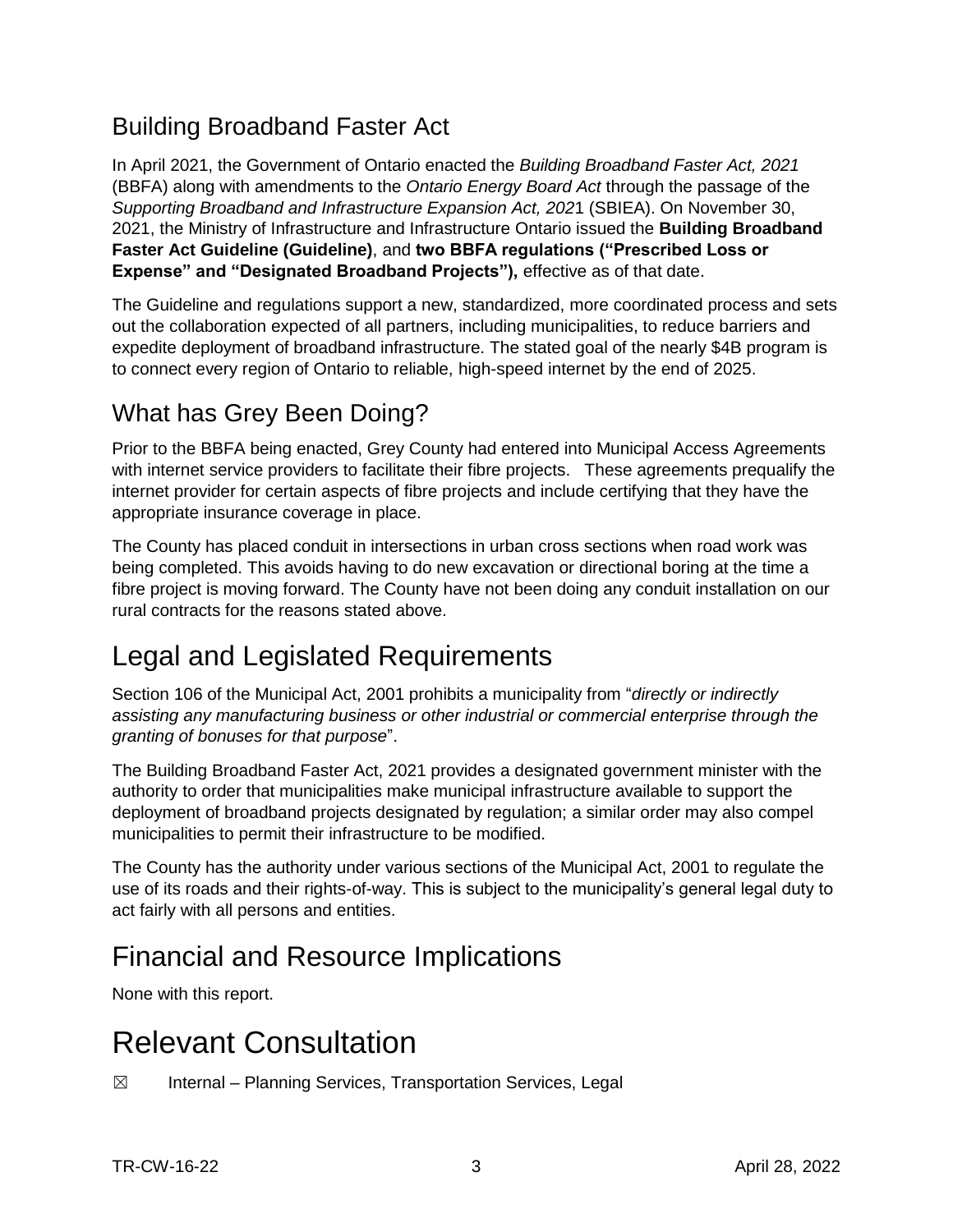☒ External - Barry Field, SWIFT

#### Appendices and Attachments

Town of The Blue Mountains Correspondence Re: Broadband Resolution – April 12, 2022

[Building Broadband Faster](https://files.ontario.ca/moi-building-broadband-faster-in-ontario-guideline-en-2022-01-31.pdf) - Guideline